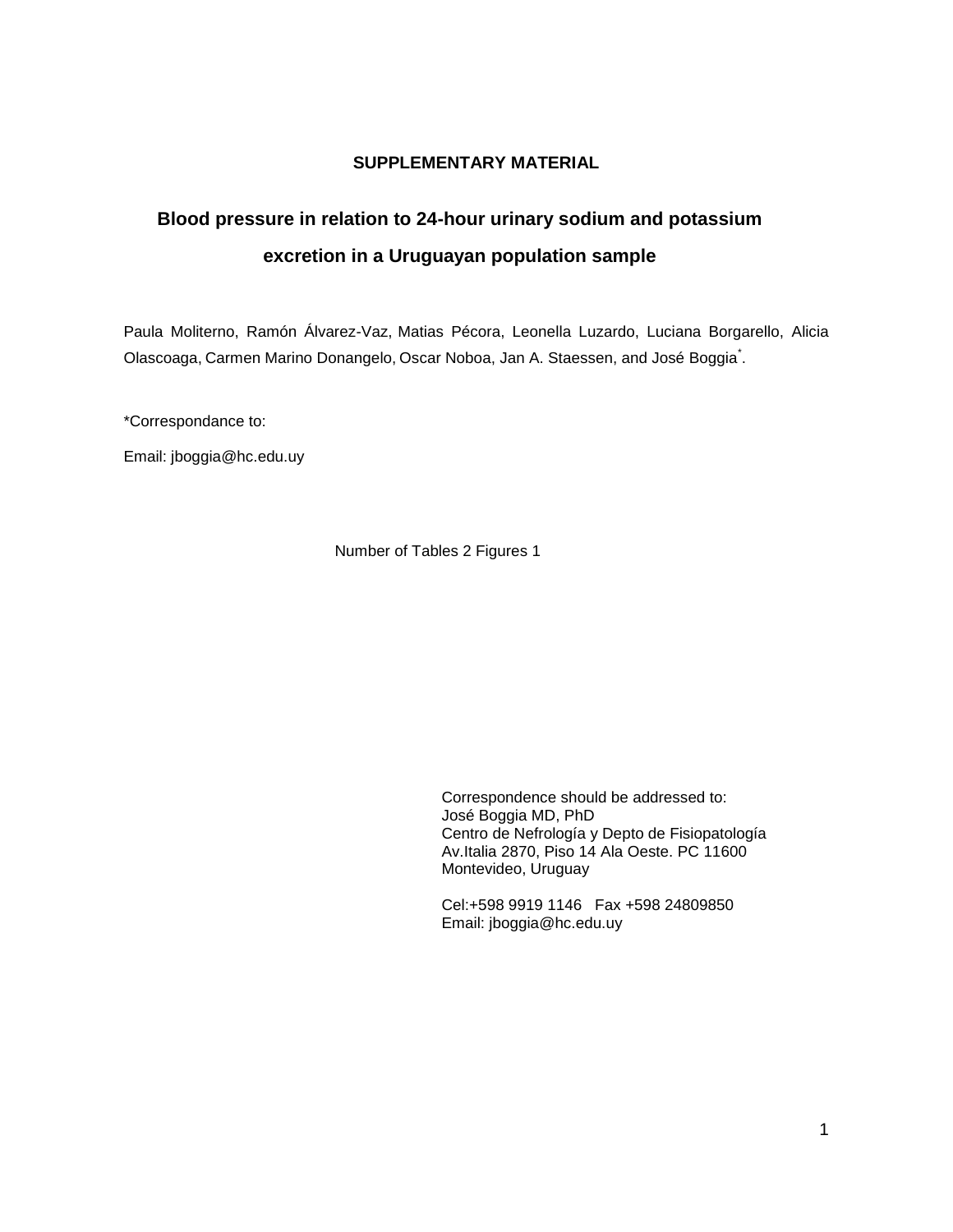## **Table S1: Blood pressure, urine osmolality and urea excretion according to**

| Mean (SD) characteristic       | $<$ 2.0 g/day  | $\geq$ 2.0 g/day | P        |
|--------------------------------|----------------|------------------|----------|
| Office BP (mm Hg)              |                |                  |          |
| Systolic BP                    | $114.5 + 12.6$ | $121.1 + 14.8$   | 0.20     |
| Diastolic BP                   | 78.7+6.7       | $78.1 \pm 9.9$   | 0.87     |
| Urinary Osmolality (Mosm/Kg)   | $231.9 + 41.5$ | $437.2 + 129.7$  | < 0.0001 |
| Urinary urea excretion (g/day) | $13.5 + 4.6$   | $23.3 + 8.8$     | 0.016    |
| Urine Volume (L/24-h)          | 1.27+0.71      | $1.54 \pm 0.64$  | 0.22     |

**levels of sodium intake within or above recommendation**

Estimates and SD express variables associated to levels of sodium intake in the whole population excluding those under hypertension treatment (n=9; n=101). To convert sodium from mg to mmol divide by 22.99.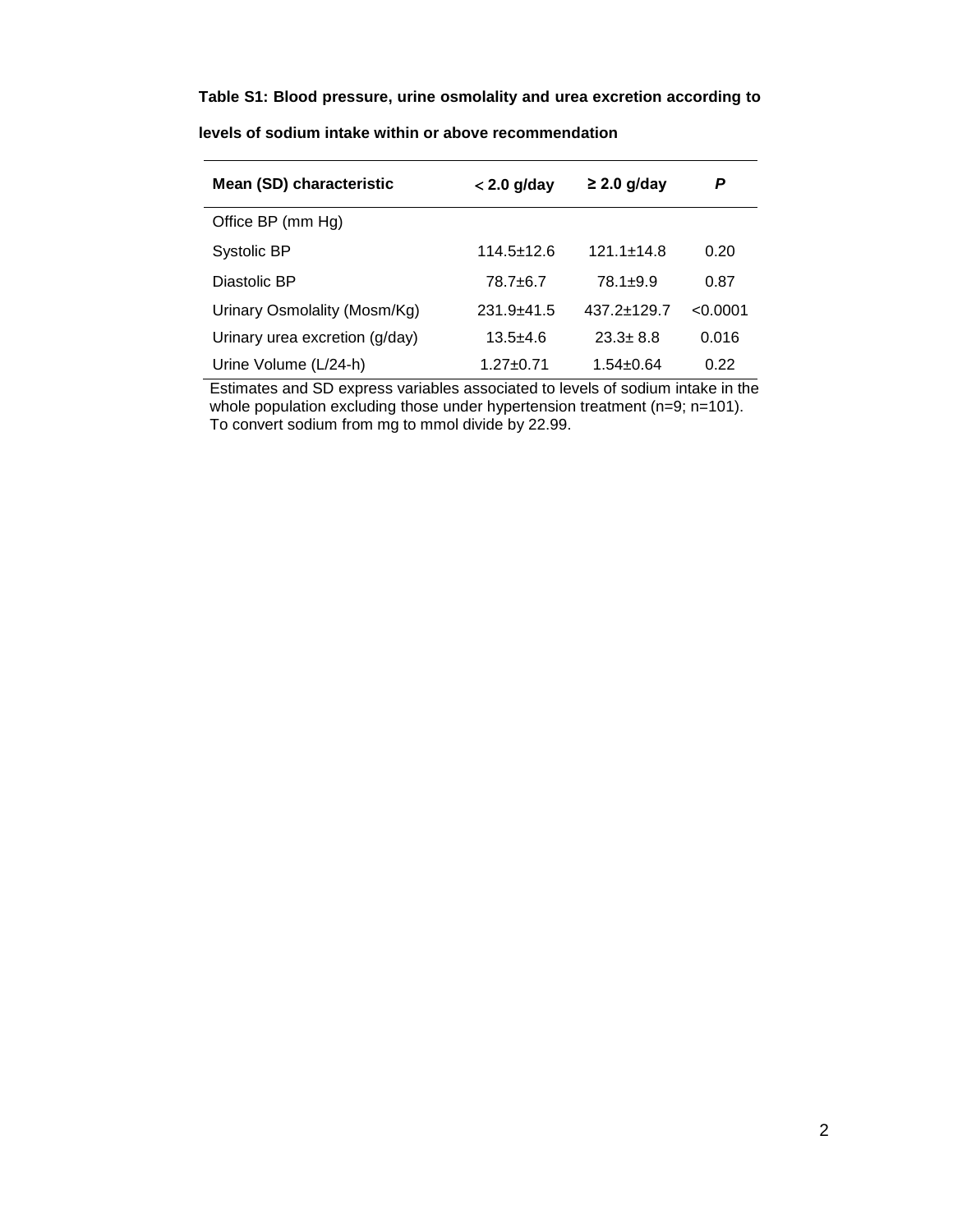## **Table S2: Characteristics of participants (n=149) by blood pressure cluster**

| Variable                              | <b>Cluster 1</b>   | <b>Cluster 2</b> | <b>Cluster 3</b> | <b>Cluster 4</b> | P value                     |
|---------------------------------------|--------------------|------------------|------------------|------------------|-----------------------------|
|                                       | $N=47$             | $N=23$           | $N = 34$         | $N=45$           | (Chi <sup>2</sup> or ANOVA) |
| Number (%) with characteristic        |                    |                  |                  |                  |                             |
| Female                                | 33(22.2)           | 8(5.4)           | 25(16.8)         | 23(15.4)         | 0.0068                      |
| <b>Current smoking</b>                | 11(7.4)            | 0(0)             | 9(6.0)           | 10(6.7)          | 0.048                       |
| Drinking alcohol                      | 18(12.1)           | 9(6.0)           | 13(8.7)          | 19 (12.8)        | 0.83                        |
| Hypertension                          | 26 (17.5)          | 14(9.4)          | 4(2.7)           | 10(6.7)          | < 0.0001                    |
| On antihypertensive drugs             | 19 (73.0)          | 11 (78.6)        | 3(75.0)          | 6(60.0)          | 0.0002                      |
| Diabetes mellitus                     | 5(3.4)             | 6(4.0)           | 0(0)             | 3(2.0)           | 0.0094                      |
| Mean (SD) characteristic              |                    |                  |                  |                  |                             |
| Age (y)                               | $64.9 \pm 11.2$ *  | $64.4 \pm 10.3$  | $40.3 \pm 15.0$  | $43.3 \pm 11.1$  | < 0.0001                    |
| Height (cm)                           | $159.8 + 9.4$      | 167.7±10.0       | 163.7±13.2       | $166.4 \pm 8.4$  | 0.0045                      |
| Weight (kg)                           | $67.7 \pm 12.5$    | $81.9 \pm 12.1$  | 66.3±12.0        | $82.6 \pm 14.1$  | < 0.0001                    |
| Body mass index (kg/m2)               | $26.5 + 4.1$       | $29.0 + 2.7$     | $25.0 + 5.3$     | $29.8 + 4.9$     | < 0.0001                    |
| Waist-to-hip ratio                    | $0.90 \pm 0.065$ * | $0.95 + 0.075$   | $0.84 \pm 0.075$ | $0.92 \pm 0.075$ | < 0.0001                    |
| Office blood pressure                 |                    |                  |                  |                  |                             |
| Systolic pressure (mm Hg)             | $135.2 \pm 15.1*$  | $134.2 \pm 14.5$ | $106.0 + 8.8$    | $122.5+9.9$      | < 0.0001                    |
| Diastolic pressure (mm Hg)            | $82.5 \pm 8.7*$    | $82.0 + 9.6$     | $71.3 \pm 7.3$   | $80.5 + 9.9$     | < 0.0001                    |
| Heart rate (beats per minute)         | $69.5 + 9.9$       | $69.9 + 12.1$    | $73.9 + 9.8$     | $71.9 \pm 7.4$   | 0.24                        |
| Fasting glucose (mg/dL)               | $99.9 \pm 30.9^*$  | $99.6 \pm 15.2$  | $86.2 \pm 6.8$   | $92.7 \pm 11.4$  | 0.013                       |
| Serum cholesterol (mg/dL)             | 219.0±42.6         | 225.0±44.5       | 204.1±40.0       | 202.2±35.7       | 0.056                       |
| Triglyceride to HDLc ratio            | $2.99 + 1.87$      | $3.08 \pm 2.52$  | $2.01 \pm 1.22$  | $3.98 \pm 3.32$  | 0.0059                      |
| UNa (mmol/day)                        | 112.9±30.6         | $177.1 \pm 45.6$ | $115.3 \pm 31.0$ | 210.8±42.2       | < 0.0001                    |
| UK (mmol/day)                         | $45.2 \pm 11.8$    | 84.7±18.0        | $43.2 \pm 12.4$  | $60.2 \pm 13.1$  | < 0.0001                    |
| Sodium to potassium ratio             | $2.66 \pm 1.13$    | $2.16 \pm 0.69$  | $2.92 \pm 1.22$  | $3.65 \pm 1.11$  | < 0.0001                    |
| Urinary creatinine excretion (mg/day) | 1152.0±321.4       | 1729.3±543.4     | 1189.7±350.9     | 1641.3±478.1     | < 0.0001                    |
| Urinary urea excretion (g/day)        | $18.3 + 7.1$       | $29.6 + 9.5$     | $18.2 + 5.4$     | $25.9 + 6.9$     | < 0.0001                    |
| eGFR (mL/min/1.73 m2)                 | 83.1±20.1*         | $82.1 \pm 17.3$  | 104.7±15.0       | $103.1 \pm 18.2$ | < 0.0001                    |

Abbreviations: HDLc (high density lipoprotein cholesterol), UNa (urinary sodium excretion), UK (urinary potassium excretion), eGFR (estimated glomerular filtration rate). Hypertension was a blood pressure of at least 140 mm Hg systolic or 90 mm Hg diastolic, or use of antihypertensive drugs. Diabetes mellitus was a self-reported diagnosis, a fasting plasma glucose of 126 mg/dL or higher, or use of antidiabetic drugs. eGFR was derived from the Chronic Kidney Disease Epidemiology Collaboration equation. \**P*<0.01 for difference between cluster 1 and 3.